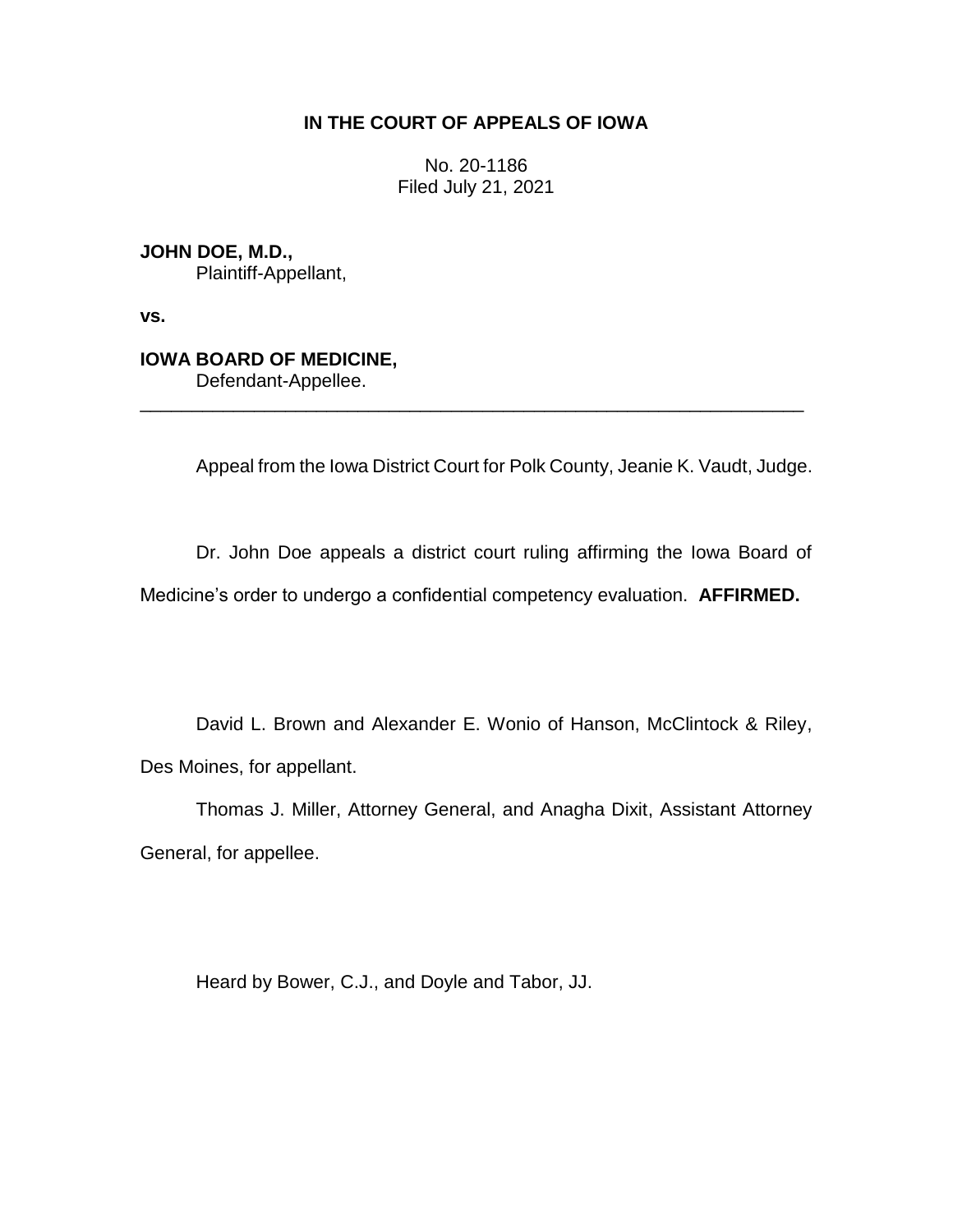## **BOWER, Chief Judge.**

 $\overline{a}$ 

Dr. John Doe appeals a district court ruling affirming the Iowa Board of Medicine's (Board) order to undergo a confidential competency evaluation. Based on the record before us, including the Board's credibility findings, the Board had probable cause to order Dr. Doe to undergo the comprehensive competency evaluation. We affirm.

### **I. Background Facts & Proceedings.**

Dr. Doe is a licensed physician practicing in Iowa. In March 2019, the Board received allegations Dr. Doe had performed inappropriate pelvic and breast examinations on a young adult female patient between November 2018 and February 2019.<sup>1</sup> The patient told the Board no other member of Dr. Doe's medical staff was present during the examinations. The Board assigned an investigator, who spoke with the patient, Dr. Doe, and his medical staff, and reviewed the patient's medical records.

On May 29, the Board ordered Dr. Doe "to successfully complete a comprehensive physical, neuropsychological, mental health, unprofessional conduct, professional boundaries and sexual misconduct evaluation pursuant to Iowa Code section 272C.9(1) [(2019)]." Dr. Doe was ordered to schedule the evaluation with Acumen Assessments. Upon Dr. Doe's request, the executive director for the Board agreed to stay the evaluation order until after Dr. Doe appeared before the Board on August 1. On August 5, the Board informed Dr. Doe it would enforce the evaluation order. Dr. Doe filed an objection to the order

<sup>&</sup>lt;sup>1</sup> The relevant appointments were initial complaints or follow-up appointments for abdominal and pelvic pain.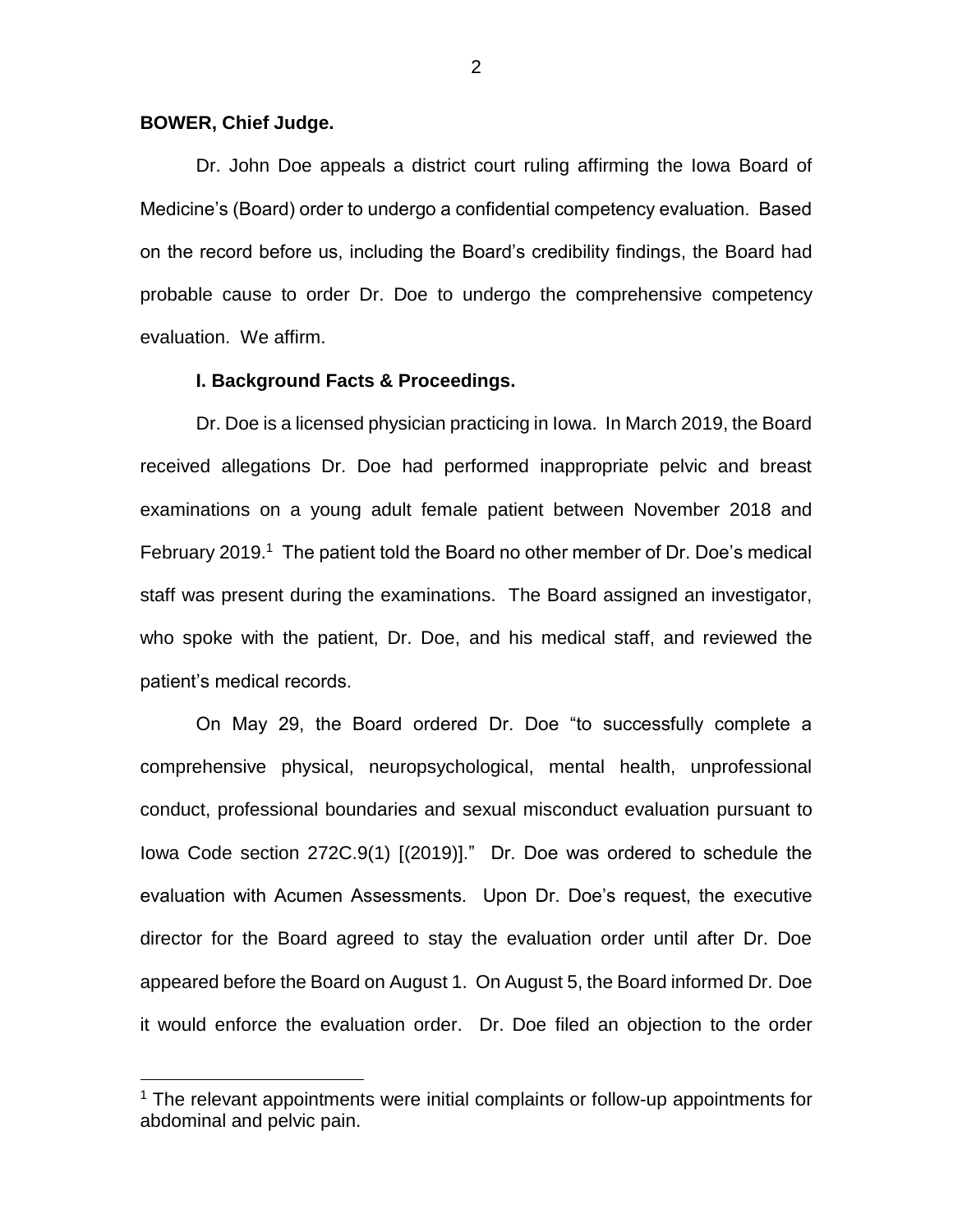claiming, "The Board did not have adequate probable cause to issue the order for the evaluation."

The Board held a contested hearing to review the propriety of the evaluation order on November 7 and December 19. The patient testified and provided the Board with relevant text messages sent to her spouse and to the doctor's medical assistant. The text messages were consistent with her testimony. Also testifying were the doctor, his wife, current and former members of his medical staff, and the investigator assigned to the case. As part of his evidence, Dr. Doe submitted an unauthorized behavioral-health evaluation on December 18; the evaluation covered mental health and substance abuse but did not include a professional boundaries or psychosexual component.

On January 16, 2020, the Board issued a decision affirming the evaluation order. The Board defined probable cause as a "reasonable ground for belief" and noted it was "a very limited standard that is far below the standard required to prove the allegation occurred as alleged for disciplinary purposes." The Board found, "Based in part on the serious nature of the allegations, the contemporaneous text message of the inappropriate touching on February 19, 2019, and her overall demeanor, including her earnestness about what occurred, her testimony about inappropriate sexual touching has significant force and enough to meet the probable cause standard."<sup>2</sup>

Dr. Doe sought judicial review of the Board's decision. The district court found substantial evidence established probable cause for the Board to order

 $\overline{a}$ 

3

 $2$  The Board acknowledged inconsistencies in the patient's statements but noted "[f]ailing to remember or even misremembering ancillary details is common."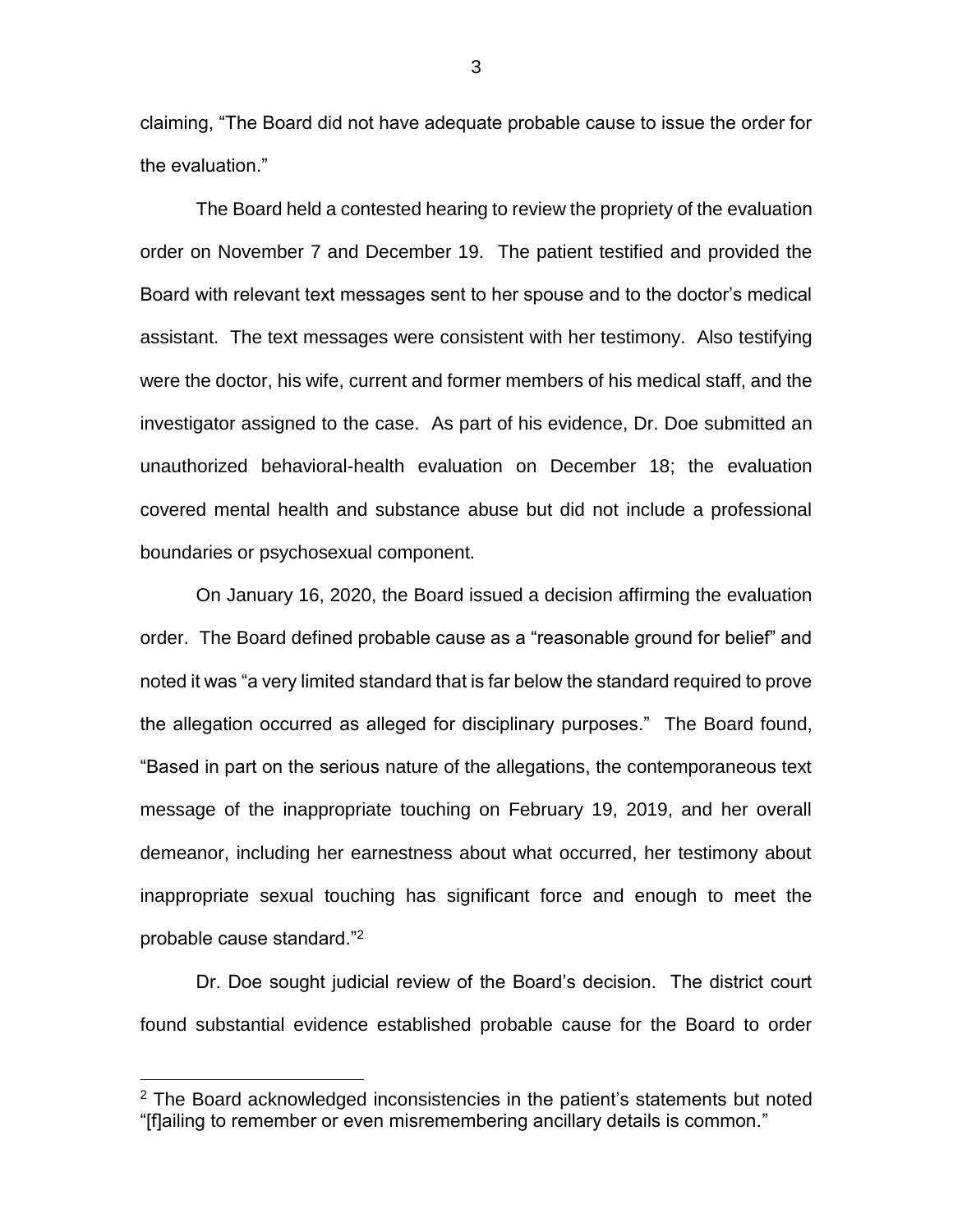Dr. Doe to submit to the comprehensive evaluation. The district court observed Dr. Doe's reasons to reverse the probable-cause finding would require "the court to completely re-evaluate the credibility of each witness." The court held, "The finding ultimately reached by the Board that this competency evaluation is required is . . . not unreasonable, arbitrary, capricious, an abuse of discretion, or irrational, illogical, or wholly unjustifiable"; affirmed the Board's decision ordering the evaluation; and dismissed Dr. Doe's petition for judicial review.

Dr. Doe appeals, challenging whether the Board had "probable cause" to order a competency evaluation. Dr. Doe claims there is not substantial evidence supporting the probable-cause finding and challenges the Board's credibility findings for the patient and himself. Dr. Doe further asserts the Board shifted the burden of proof and expected him to disprove the allegations.

#### **II. Standard of Review.**

"Appellate review of the contested case proceeding of a licensing board is for correction of errors at law." *Christiansen v. Iowa Bd. of Educ. Exam'rs*, 831 N.W.2d 179, 186 (Iowa 2013). "It is the agency's duty 'as the trier of fact to determine the credibility of the witnesses, weigh the evidence, and decide the facts in issue.' 'We are bound by the agency's findings so long as they are supported by substantial evidence.'" *Id.* at 192 (citation omitted). "It is not the role of the court to reassess the evidence or make its own determination of the weight to be given the various pieces of evidence." *Doe v. Iowa Bd. of Pharmacy*, No. 14-0089, 2014 WL 6682050, at \*3 (Iowa Ct. App. Nov. 26, 2014) ("[T]he court must not reassess the weight to be accorded various items of evidence. Weight of evidence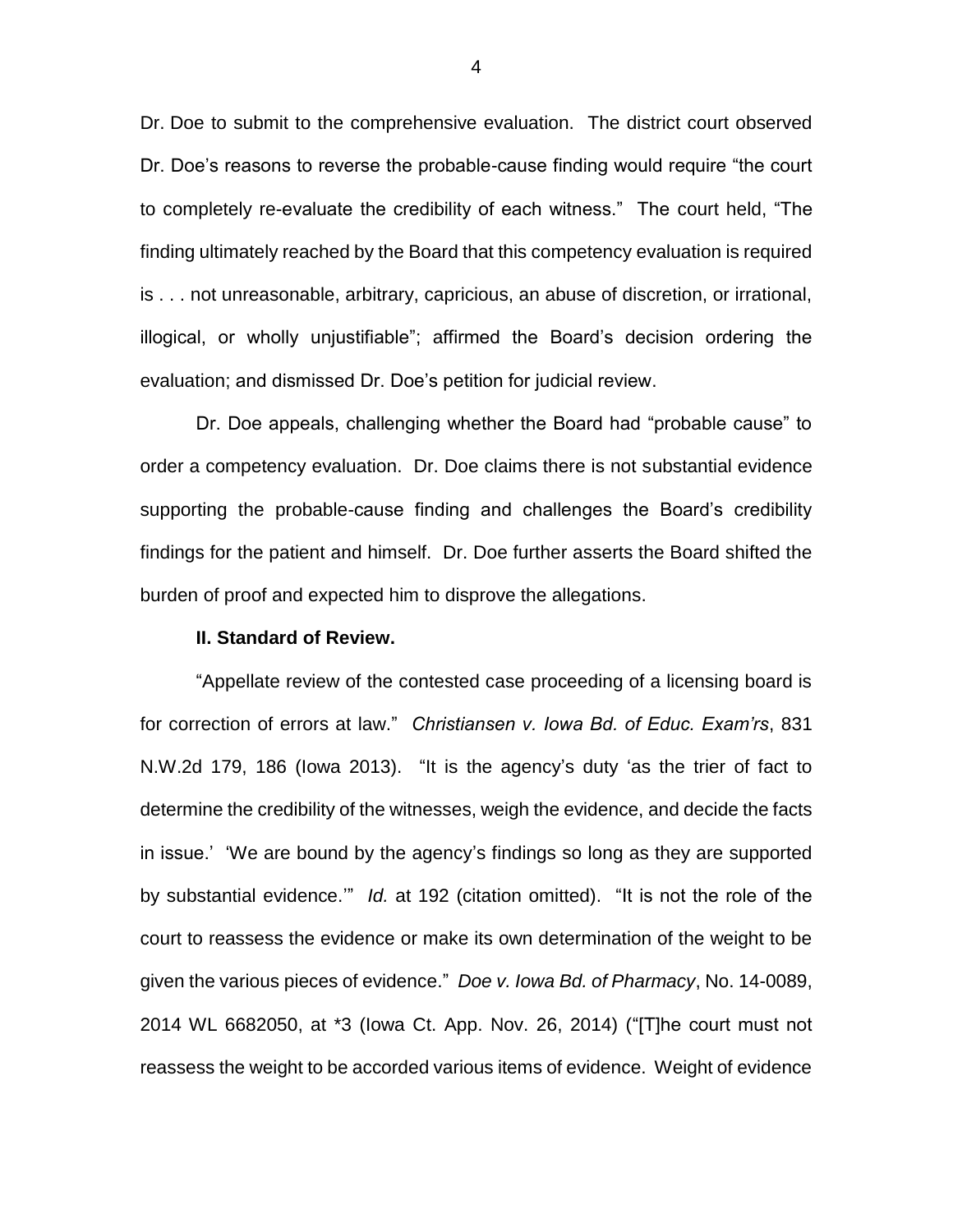remains within the agency's exclusive domain." (citing *Burns v. Bd. of Nursing*, 495 N.W.2d 698, 699 (Iowa 1993)).

Dr. Doe contends based on the evidence submitted at the Board hearing, "it is impossible for [patient]'s version of events to be true," contests the Board's determination there was probable cause to order him to undergo a comprehensive evaluation, and claims the probable-cause finding is not supported by substantial evidence in the record when viewed as a whole. *See* Iowa Code § 17A.19(10)(f).

#### **III. Analysis.**

We emphasize, as the Board and district court did, that the only question before us is whether the Board had probable cause to order a comprehensive physical, neuropsychological, mental health, unprofessional conduct, professional boundaries and sexual misconduct evaluation. We do *not* reach the merits of the allegations. Our review is limited to whether substantial evidence supports the Board's determination probable cause existed to order the evaluation. *See Christiansen*, 831 N.W.2d at 192.

The Board has the authority to order "[a] physical or mental evaluation . . . upon a showing of probable cause the licensee suffers from a mental, neuropsychological, physical, physiological, psychiatric or psychological condition, including, but not limited to, behavior which constitutes professional sexual misconduct." Iowa Admin. Code r. 653-24.4; *see also* Iowa Code § 272C.9(1) ("The licensing board, upon probable cause, shall have the authority to order a physical, mental, or clinical competency examination.").

The governing statutes and administrative rules do not define probable cause for purposes of agency action. The Board's order—citing the adoption of

5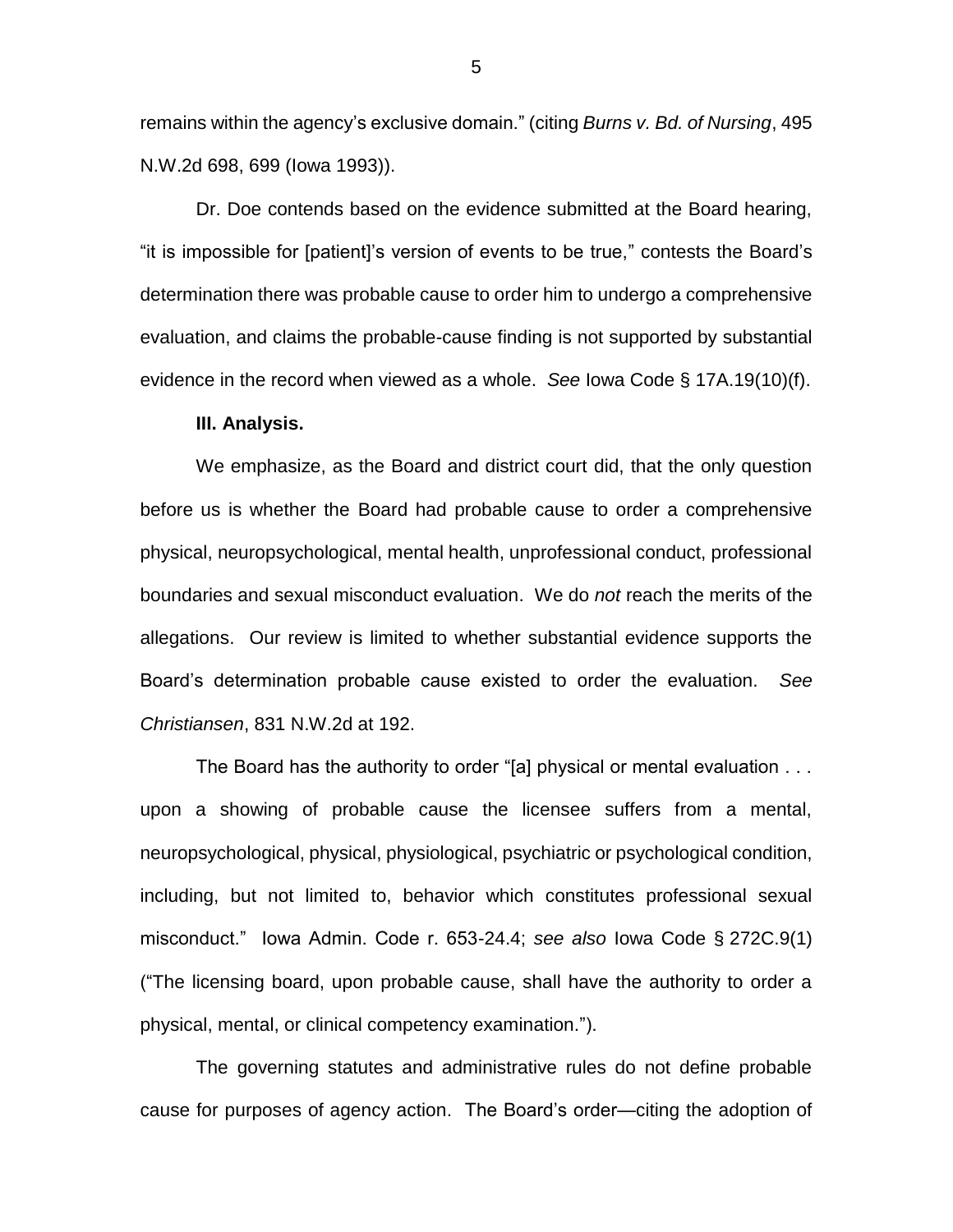the criminal definition of probable cause in an administrative context in *Eaton v. Iowa Employment Appeal Board*, 602 N.W.2d 553, 557 (Iowa 1999)—defined probable cause as "a reasonable ground for belief." The Board noted, "This is not a high standard." "The assessment of probable cause is based on probabilities and not mere suspicion, but it need not rise to the level of certainty beyond a reasonable doubt." *State v. Hoskins*, 711 N.W.2d 720, 726 (Iowa 2006) (edited for readability) (citations omitted).<sup>3</sup> "The existence of probable cause  $\dots$  is evaluated 'from the standpoint of an objectively reasonable [person.]'" *State v. Tyler*, 830 N.W.2d 288, 293–94 (Iowa 2013) (citation omitted).

Substantial evidence is "the quantity and quality of evidence that would be deemed sufficient by a neutral, detached, and reasonable person, to establish the fact at issue when the consequences resulting from the establishment of that fact are understood to be serious and of great importance." Iowa Code § 17A.19(10)(f)(1). We consider "all the relevant evidence in the record cited by any party that detracts from that finding as well as all of the relevant evidence in the record cited by any party that supports it." *Id.* § 17A.19(10)(f)(3). "Our review of the record is 'fairly intensive,' and we do not simply rubber stamp the agency finding of fact." *Cedar Rapids Cmty. Sch. Dist. v. Pease*, 807 N.W.2d 839, 845 (Iowa 2011) (citation omitted). "We do not, however, engage in a scrutinizing analysis, 'for if we trench in the lightest degree upon the prerogatives of the [agency], one encroachment will breed another, until finally simplicity will give way

 $\overline{a}$ 

<sup>&</sup>lt;sup>3</sup> The applicable burden of proof in medical disciplinary cases is preponderance of the evidence, not "beyond a reasonable doubt." *See Eaves v. Bd. of Med. Exam'rs*, 467 N.W.2d 234, 237 (Iowa 1991).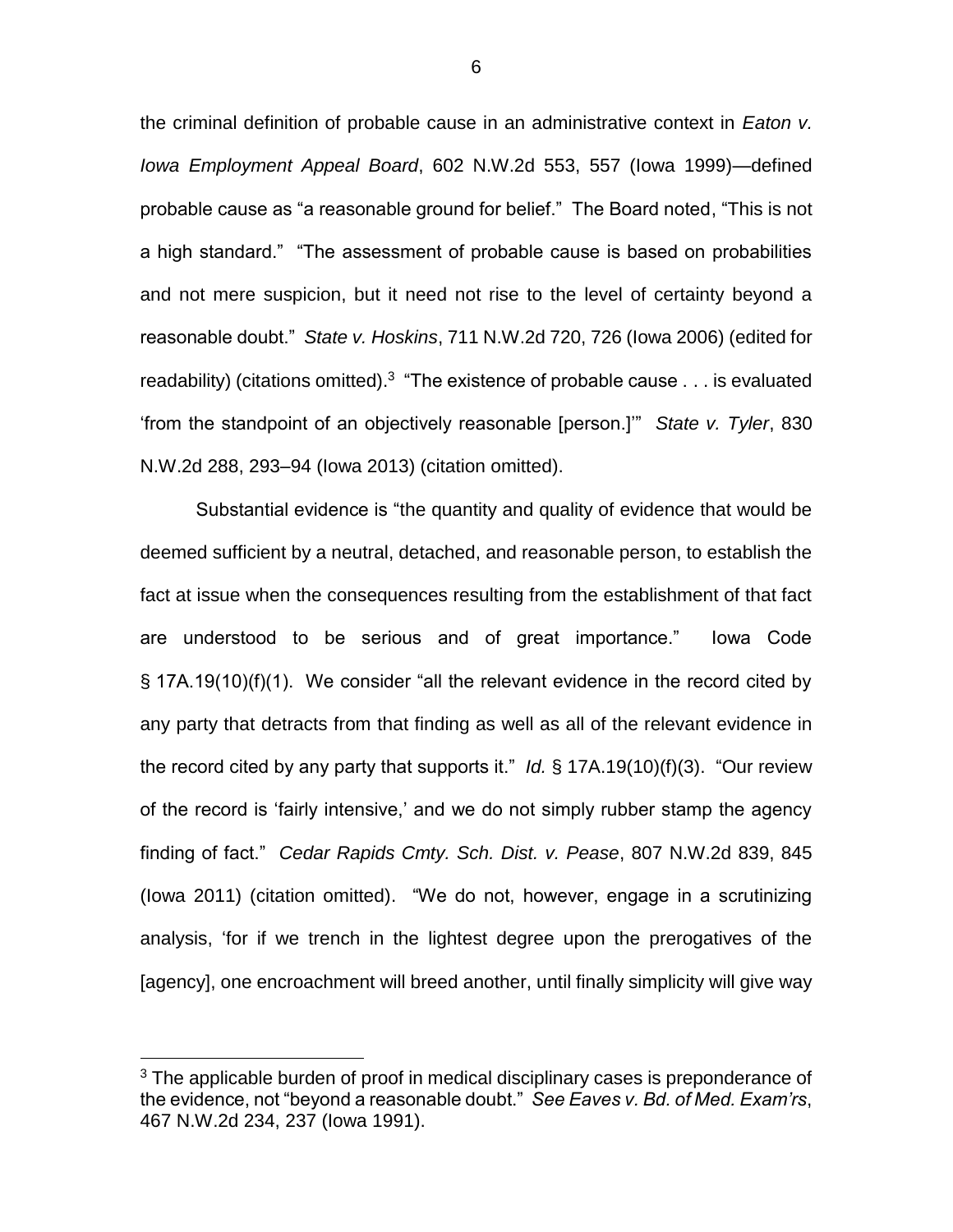to complexity, and informality to technicality.'" *Neal v. Annett Holdings, Inc.*, 814 N.W.2d 512, 525 (Iowa 2012) (citation omitted); *see also Pease*, 807 N.W.2d at 845 ("[E]vidence may be substantial even though we may have drawn a different conclusion as the fact finder."). "Making a determination as to whether evidence 'trumps' other evidence or whether one piece of evidence is 'qualitatively weaker' than another piece of evidence is not an assessment for the district court or the court of appeals to make when it conducts a substantial evidence review of an agency decision." *Arndt v. City of Le Claire*, 728 N.W.2d 389, 394 (Iowa 2007). "The reviewing court only determines whether substantial evidence supports a finding 'according to those witnesses whom the [factfinder] believed.'" *Id.* at 395 (citation omitted).

In evaluating the patient's credibility, the Board found,

Based in part on the serious nature of the allegations, the contemporaneous text message of the inappropriate touching on February 19, 2019, and her overall demeanor, including her earnestness about what occurred, her testimony about inappropriate sexual touching has significant force and enough to meet the probable cause standard discussed below. This is true even though an exacting review of her statements made during the investigation and at the hearing reveal they are not fully consistent on the timing of the events and certain other details.

The Board's evaluation acknowledged inconsistencies in the patient's testimony, but found her sufficiently credible "to meet the probable cause standard."

The Board also determined "there is nothing in the record to dispel" a probable-cause finding. The evidence Dr. Doe presented "was not sufficient to dispel the strength of [the patient]'s testimony of abuse." The Board noted "numerous factual misstatements" in the medical records meant they were "not sufficiently credible as to what occurred during the appointments to have any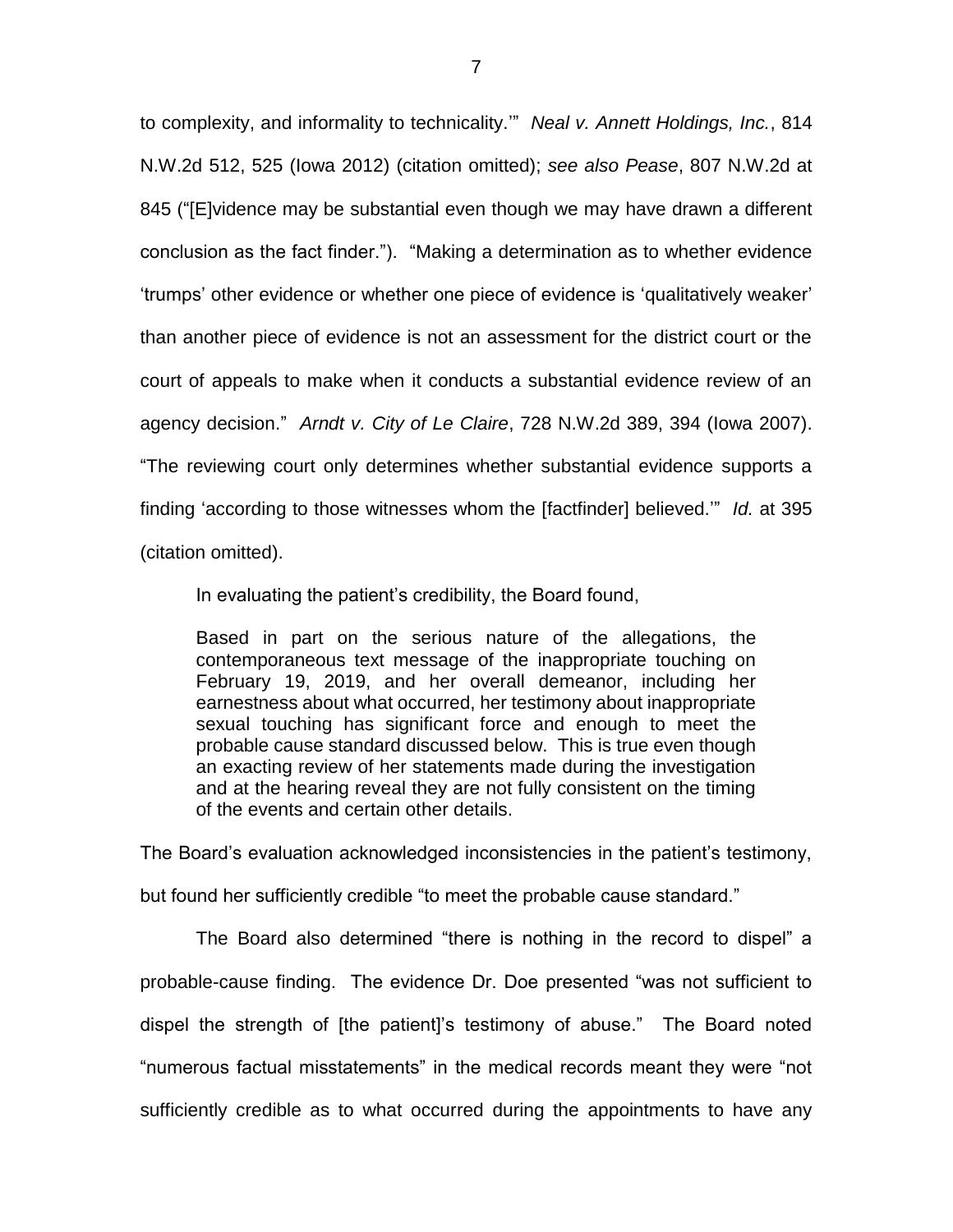material bearing on this case," including "objectively inaccurate information" of which examinations occurred during the appointment. Moreover, Dr. Doe's denials "were not sufficiently compelling given the standard of proof." The Board did not make any findings regarding the credibility of the medical professionals from Dr. Doe's office.

The Board reiterated, "[P]robable cause is a very limited standard that is far below the standard required to prove the allegation occurred as alleged for disciplinary purposes." The ordered evaluation "is of great importance since it can provide context for the allegations."

Considering the entire record under our limited review and giving deference to the Board's implied credibility determination of the patient, we find substantial evidence supports the Board's finding of probable cause to order Dr. Doe complete a confidential comprehensive evaluation. As the Board and the district court noted, this is a limited standard not equal to the burden of proof required in disciplinary proceedings. Considering the lack of reliable records for medical appointments, the complaint the medical assistant did not report to the office manager and was not investigated internally, and the patient's accounts to the investigator, the Board had a reasonable ground for belief Dr. Doe's behavior "constitute[d] professional sexual misconduct, such that a comprehensive evaluation was justified." Iowa Admin. Code r. 653-24.4; *see* Iowa Code § 17A.19(10)(f).

We also find the Board did not shift the burden of proof to Dr. Doe. The State had the burden of proof to establish probable cause for the evaluation. The record shows the State presented testimony and other evidence to satisfy its burden. Dr. Doe's presenting a defense and contesting the evidence used to